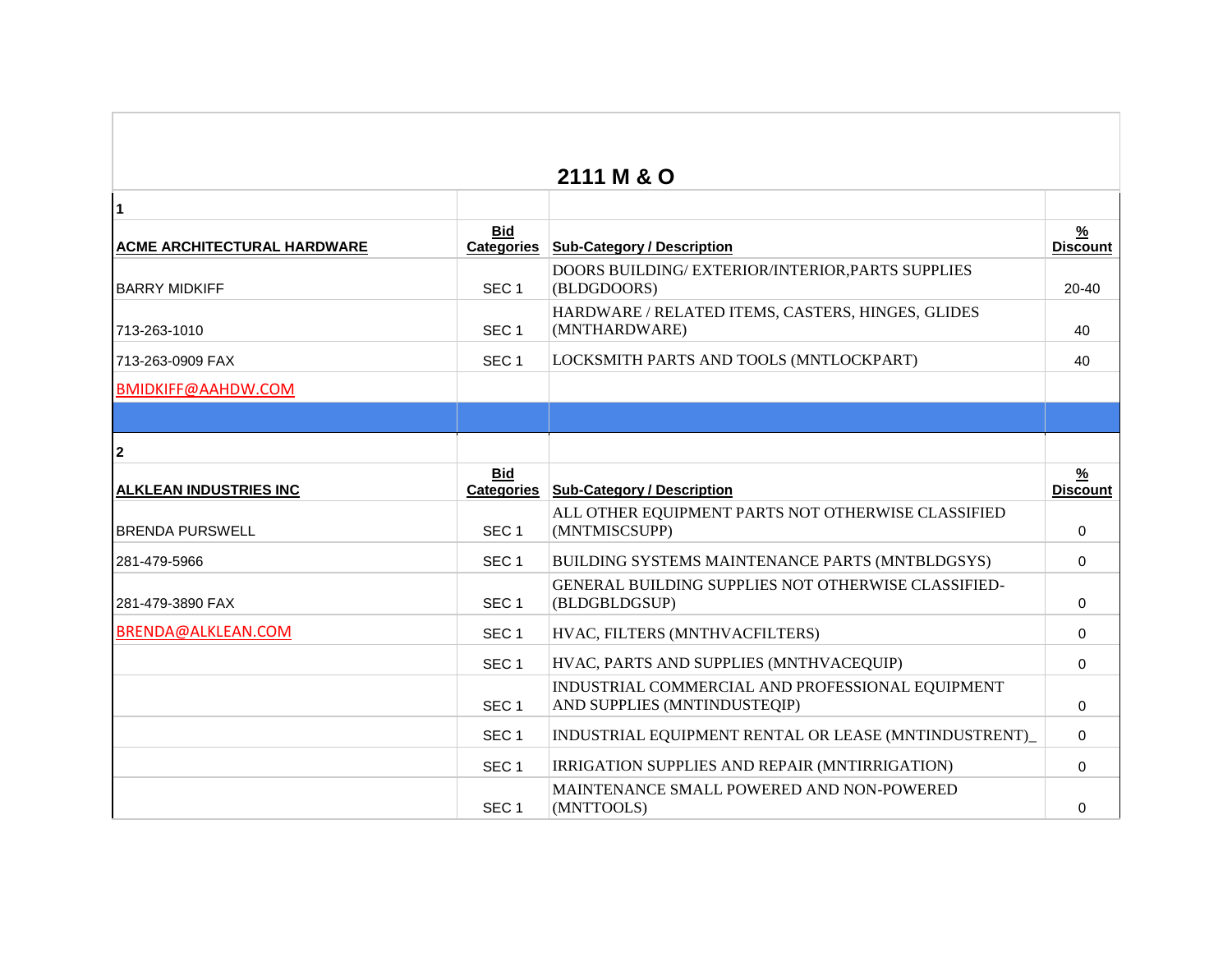|                                  | SEC <sub>1</sub>                | MAINTENANCE MACHINERY EQUIP & SUPPLIES NOT OTHERWISE<br><b>CLASSIFIED (MNTMACHINER)</b> | $\Omega$                         |
|----------------------------------|---------------------------------|-----------------------------------------------------------------------------------------|----------------------------------|
|                                  | SEC <sub>1</sub>                | MATERIAL HANDLING EQUIPMENT MAINTENANCE<br>(MNTPALLFORK)                                | $\Omega$                         |
|                                  | SEC <sub>1</sub>                | OTHER TESTING EQUIPMENT NOT OTHERWISCLASSIFIED<br>(MNTMNTREPEQ)                         | $\Omega$                         |
|                                  | SEC <sub>1</sub>                | WATER WELL SERVICE (WATERWELSVC)                                                        | 0                                |
|                                  |                                 |                                                                                         |                                  |
| 3                                |                                 |                                                                                         |                                  |
| <b>AMERITURF INC</b>             | <b>Bid</b><br><b>Categories</b> | <b>Sub-Category / Description</b>                                                       | $\frac{9}{6}$<br><b>Discount</b> |
| <b>MICHAEL BRENT RATCUFF</b>     | SEC <sub>1</sub>                | DIRT /TOP SOIL /FILL DIRT (MNTDIRTSOIL)                                                 | $\Omega$                         |
| 713-819-1988                     | SEC <sub>1</sub>                | LANDSCAPING SHRUBS AND FLOWERS (GRNSHRUBS)                                              | 0                                |
| <b>NO FAX</b>                    | SEC <sub>1</sub>                | LAWN CHEMICALS /FERTILIZERS/INSECTICIDES/ PESTICIDES<br>(GRNFERTCHEM)                   | $\Omega$                         |
| <b>BRENT@AMERITUFF.COM</b>       | SEC <sub>1</sub>                | LAWN EQUIPMENT/PARTS/SUPPLIES (GRNEQUIPART)                                             | 0                                |
|                                  | SEC <sub>1</sub>                | MATERIAL HANDLING EQUIPMENT MAINTENANCE<br>(MNTPALLFORK)                                | $\Omega$                         |
|                                  | SEC <sub>1</sub>                | MULCH /SOIL CONDITIONERS /COMPOST (MNTDIRTSOIL)                                         | $\Omega$                         |
|                                  |                                 |                                                                                         |                                  |
| $\overline{4}$                   |                                 |                                                                                         |                                  |
| <b>BAILEY BARK MATERIALS INC</b> | <b>Bid</b><br><b>Categories</b> | <b>Sub-Category / Description</b>                                                       | $\frac{9}{6}$<br><b>Discount</b> |
| <b>JENNIFER HARRELL</b>          | SEC <sub>1</sub>                | GENERAL BUILDING SUPPLIES NOT OTHERWISE CLASSIFIED-<br>(BLDGBLDGSUP)                    | 38.7                             |
| 936-564-1534                     | SEC <sub>1</sub>                | MULCH /SOIL CONDITIONERS /COMPOST(MNTDIRTSOIL)                                          | 32                               |
| 936-564-1648 FAX                 |                                 |                                                                                         |                                  |
| JENNIFER@BAILEYBARKMATERIALS.COM |                                 |                                                                                         |                                  |
|                                  |                                 |                                                                                         |                                  |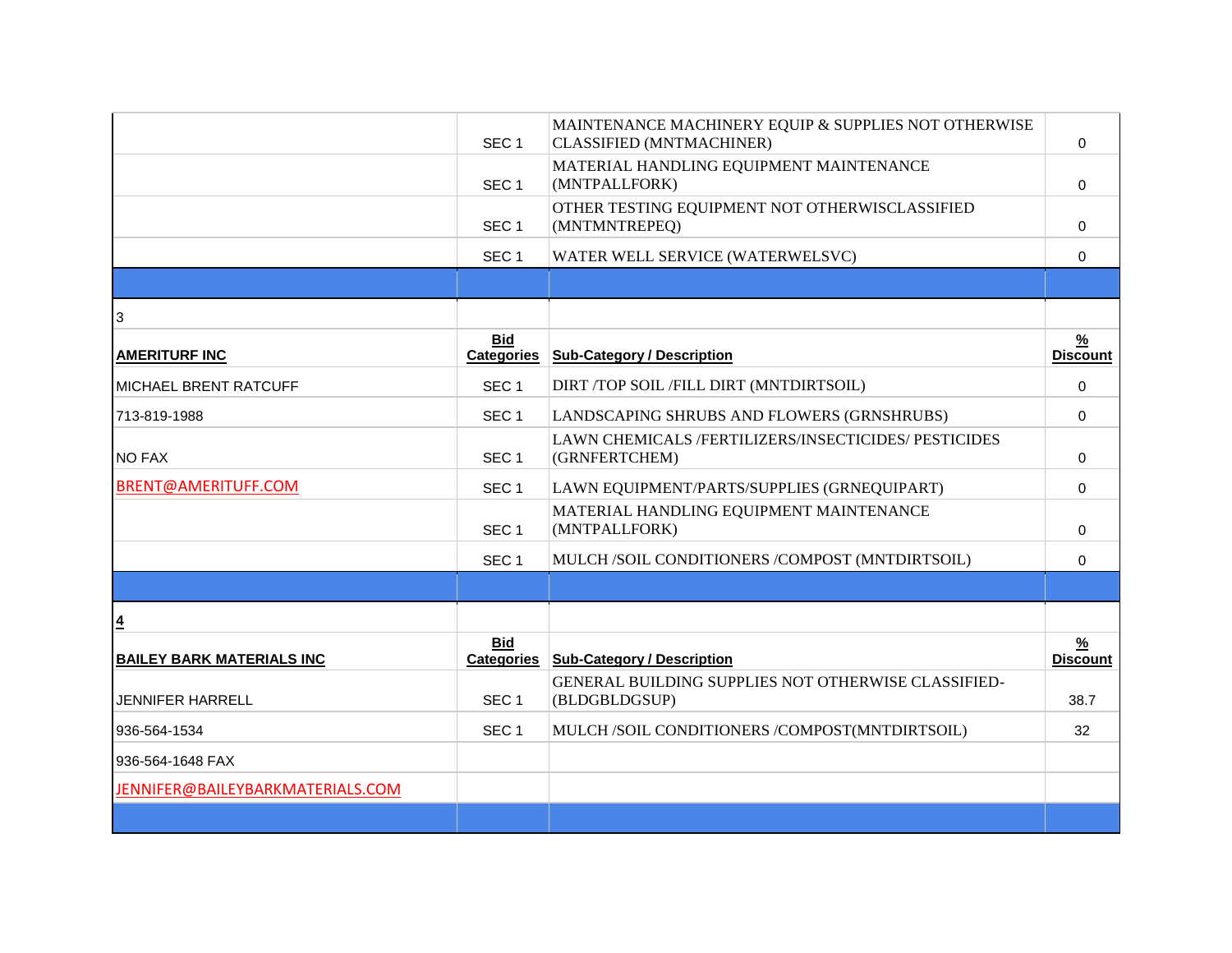| $\overline{\mathbf{5}}$       |                                 |                                                                                         |                                  |
|-------------------------------|---------------------------------|-----------------------------------------------------------------------------------------|----------------------------------|
| <b>B &amp; D DISTRIBUTING</b> | <b>Bid</b><br><b>Categories</b> | <b>Sub-Category / Description</b>                                                       | $\frac{9}{6}$<br><b>Discount</b> |
| <b>BRIAN BRANTLEY</b>         | SEC <sub>1</sub>                | ALL OTHER EQUIPMENT PARTS NOT OTHERWISE CLASSIFIED<br>(MNTMISCSUPP)                     | $\mathbf{0}$                     |
| 830-822-3512                  | SEC <sub>1</sub>                | BUILDING, FABRICATED, PRE-FABRICATED,<br>RENTAL OR LEASE (BLDGRENTAL)                   | 0                                |
| <b>NO FAX</b>                 | SEC <sub>1</sub>                | CRANE /HOISTS /LIFTS EQUIPMENT RENTAL<br>(MNTCRANRENT)                                  | 0                                |
| BDDIST6@GMAILL.COM            | SEC <sub>1</sub>                | GENERAL BUILDING SUPPLIES NOT OTHERWISE CLASSIFIED-<br>(BLDGBLDGSUP)                    | $\bf{0}$                         |
|                               | SEC <sub>1</sub>                | INDUSTRIAL EQUIPMENT RENTAL OR LEASE(MNTINDUSTRENT)                                     | $\bf{0}$                         |
|                               | SEC <sub>1</sub>                | MAINTENANCE SMALL POWERED ANDNON-POWERED<br>(MNTTOOLS)                                  | $\mathbf{0}$                     |
|                               | SEC <sub>1</sub>                | MAINTENANCE MACHINERY EQUIP & SUPPLIES NOT OTHERWISE<br><b>CLASSIFIED (MNTMACHINER)</b> | $\mathbf{0}$                     |
|                               | SEC <sub>1</sub>                | WINDOW COVERNGS AND ACCESSORIES (MNTWINDOW)                                             | 0                                |
|                               |                                 |                                                                                         |                                  |
| 6                             |                                 |                                                                                         |                                  |
| <b>BSN SPORTS LLC</b>         | <b>Bid</b><br><b>Categories</b> | <b>Sub-Category / Description</b>                                                       | $\frac{9}{6}$<br><b>Discount</b> |
| <b>JACKSON MORRIS</b>         | SEC <sub>1</sub>                | ATHLETIC EQUIPMENT/SUPPLIES NOT LISTED ELSEWHERE<br>(ATHEQUIPSUP)                       | 10                               |
| 800-527-7510                  | SEC <sub>1</sub>                | ATHLETIC PADDING/WINDSCREENS (MNTWNDSCREEN)                                             | 10                               |
| 800-365-7653 FAX              | SEC <sub>1</sub>                | BLEACHERS PARTS, SUPPLIES INSTALLATIONS (MNTBLEACHER)                                   | 10                               |
| BSNBID@BSNSPORTS.COM          | SEC <sub>1</sub>                | FIRST AID/SAFETY EQUIPMENT/SUPPLIES (MNTFIRSTAID)                                       | 10                               |
|                               | SEC <sub>1</sub>                | LOCKERS PARTS, SUPPLIES, INSTALLATIONS (LOCKERSPART)                                    | 10                               |
|                               | SEC <sub>1</sub>                | PARK AND PLAYGROUND EQUIPMENT (PLAYGROUND)                                              | 10                               |
|                               |                                 |                                                                                         |                                  |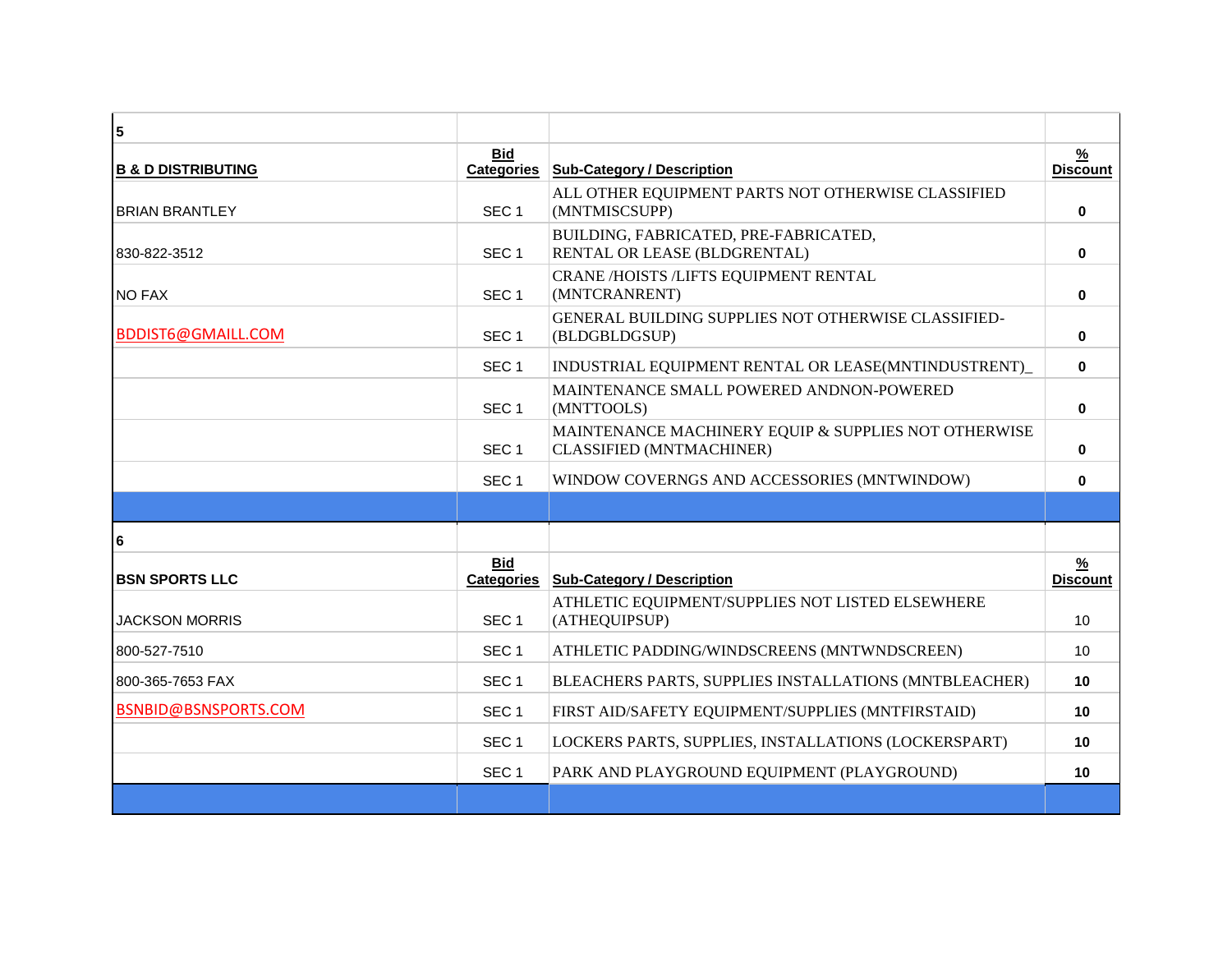| $\overline{7}$              |                                 |                                                                         |                                  |
|-----------------------------|---------------------------------|-------------------------------------------------------------------------|----------------------------------|
| <b>BUG MAN PEST CONTROL</b> | <b>Bid</b><br><b>Categories</b> | <b>Sub-Category / Description</b>                                       | $\frac{9}{6}$<br><b>Discount</b> |
| <b>THOMAS BRAY</b>          | SEC <sub>2</sub>                | PEST CONTROL (INCLUDING TERMITE INSPECTION AND CONTROL<br>(MNTPESTCTRL) | $\Omega$                         |
| 281-804-9531                |                                 |                                                                         |                                  |
| <b>NO FAX</b>               |                                 |                                                                         |                                  |
| BUGMANTOM@GMAIL.COM         |                                 |                                                                         |                                  |
|                             |                                 |                                                                         |                                  |
| 8                           |                                 |                                                                         |                                  |
| <b>CAPP INC</b>             | <b>Bid</b><br><b>Categories</b> | <b>Sub-Category / Description</b>                                       | $\frac{9}{6}$<br><b>Discount</b> |
| <b>LISA CIANTO</b>          | SEC <sub>1</sub>                | BUILDING SYSTEMS MAINTENANCE PARTS (MNTBLDGSYS)                         | $1 - 69.5$                       |
| 888-757-4500                | SEC <sub>1</sub>                | CHILLERS, HEAT EXCHANGERS & RECEIVERS (MNTCHILLERS)                     | $1 - 69.5$                       |
| 866-844-3414 FAX            | SEC <sub>1</sub>                | HVAC, FILTERS (MNTHVACFILTERS)                                          | $1 - 69.5$                       |
| LISA@CAPPUSA.COM            | SEC <sub>1</sub>                | HVAC, PARTS AND SUPPLIES (MNTHVACEQUIP)                                 | $1 - 69.5$                       |
|                             | SEC <sub>1</sub>                | MAINTENANCE - ELECTRICAL SUPPLIES/ PARTS (MNTELEEQUIP)                  | $1 - 69.5$                       |
|                             | SEC <sub>1</sub>                | REFRIGERATION EQUIPMENT & ACCESSORIES TUBING, FITTINGS<br>(MNTREFRIDG)  | $1 - 69.5$                       |
|                             |                                 |                                                                         |                                  |
| 9                           |                                 |                                                                         |                                  |
| <b>C &amp; D ELECTRIC</b>   | <b>Bid</b><br><b>Categories</b> | <b>Sub-Category / Description</b>                                       | $\frac{9}{6}$<br><b>Discount</b> |
| <b>DOUG DAY</b>             | SEC <sub>2</sub>                | ELECTRICAL SERVICES (MNTELECTRIC)                                       | 0                                |
| 713-894-8248                |                                 |                                                                         |                                  |
| <b>NO FAX</b>               |                                 |                                                                         |                                  |
| DDAY@CDELECTRIC.NET         |                                 |                                                                         |                                  |
|                             |                                 |                                                                         |                                  |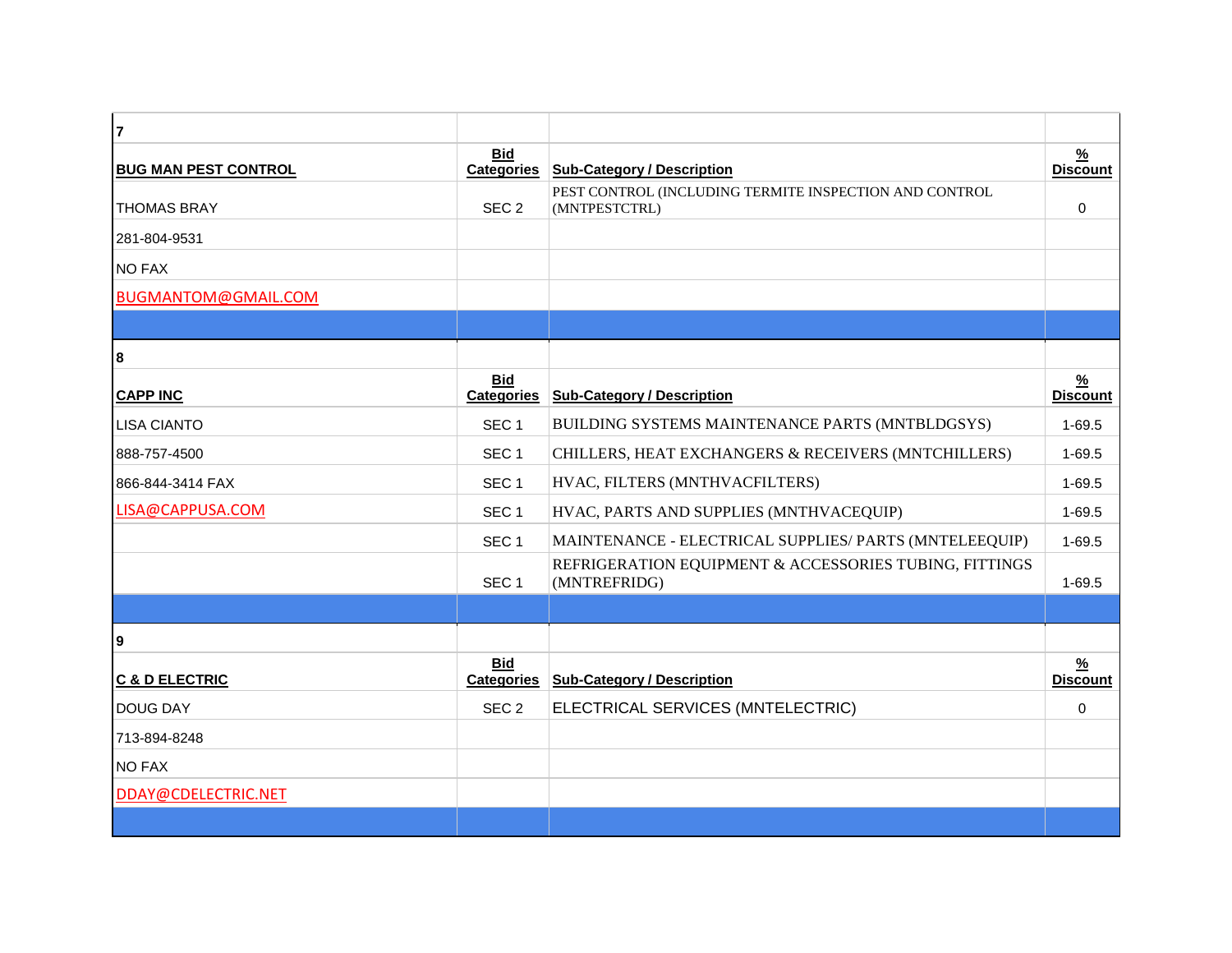| 10                                        |                                 |                                                                      |                                  |
|-------------------------------------------|---------------------------------|----------------------------------------------------------------------|----------------------------------|
| CLIMATEC, LLC                             | <b>Bid</b><br><b>Categories</b> | <b>Sub-Category / Description</b>                                    | $\frac{9}{6}$<br><b>Discount</b> |
| <b>DRU DUNNHAM</b>                        | SEC <sub>1</sub>                | BUILDING SYSTEMS MAINTENANCE PARTS (MNTBLDGSYS)                      | 50                               |
| 713-983-6500                              | SEC <sub>1</sub>                | HVAC, PARTS AND SUPPLIES (MNTHVACEQUIP)                              |                                  |
| 713-983-6900 FAX                          |                                 |                                                                      |                                  |
| DDUNHAM@CLIMATEC.COM                      |                                 |                                                                      |                                  |
|                                           |                                 |                                                                      |                                  |
| 11                                        |                                 |                                                                      |                                  |
| <b>DESIGN SECURITY CONTROLS</b>           | Bid<br><b>Categories</b>        | <b>Sub-Category / Description</b>                                    | $\frac{9}{6}$<br><b>Discount</b> |
| <b>BRANDON TOUCHARD</b>                   | SEC <sub>1</sub>                | ALARM SECURITY & SURVEILLANCE SYSTEM (SECURITYSYS)                   | 15                               |
| 713-464-8407                              | SEC <sub>1</sub>                | ELECTRIC FENCE (MNTFENCEELE)                                         | 15                               |
| <b>NO FAX</b>                             | SEC <sub>2</sub>                | MAINTENANCE AND REPAIR FIRE PROTECTION SERVICES<br>(MNTFIREPROT)     | 15                               |
| BTOUCHARD@THINKDSC.COM                    |                                 |                                                                      |                                  |
|                                           |                                 |                                                                      |                                  |
| 12                                        |                                 |                                                                      |                                  |
| <b>DISCOUNT TWO-WAY RADIO CORPORATION</b> | <b>Bid</b><br><b>Categories</b> | <b>Sub-Category / Description</b>                                    | $\frac{9}{6}$<br><b>Discount</b> |
| STOYAN VARBANOV                           | SEC <sub>1</sub>                | ATHLETIC EQUIPMENT/SUPPLIES NOT LISTED ELSEWHERE<br>(ATHEQUIPSUP)    | 30                               |
| 310-224-5100                              | SEC <sub>1</sub>                | BUILDING SYSTEMS MAINTENANCE PARTS (MNTBLDGSYS)                      | 35                               |
| 310-224-5101 FAX                          | SEC <sub>2</sub>                | FIRE PROTECTION EQUIPMENT/SUPPLIES (MNTFIREQUIP)                     | 35                               |
| GOVSALES@DTWR.COM                         | SEC <sub>2</sub>                | FIRST AID/SAFETY EQUIPMENT/SUPPLIES(MNTFIRSTAID)                     | 35                               |
|                                           | SEC <sub>2</sub>                | GENERAL BUILDING SUPPLIES NOT OTHERWISE CLASSIFIED-<br>(BLDGBLDGSUP) | 35                               |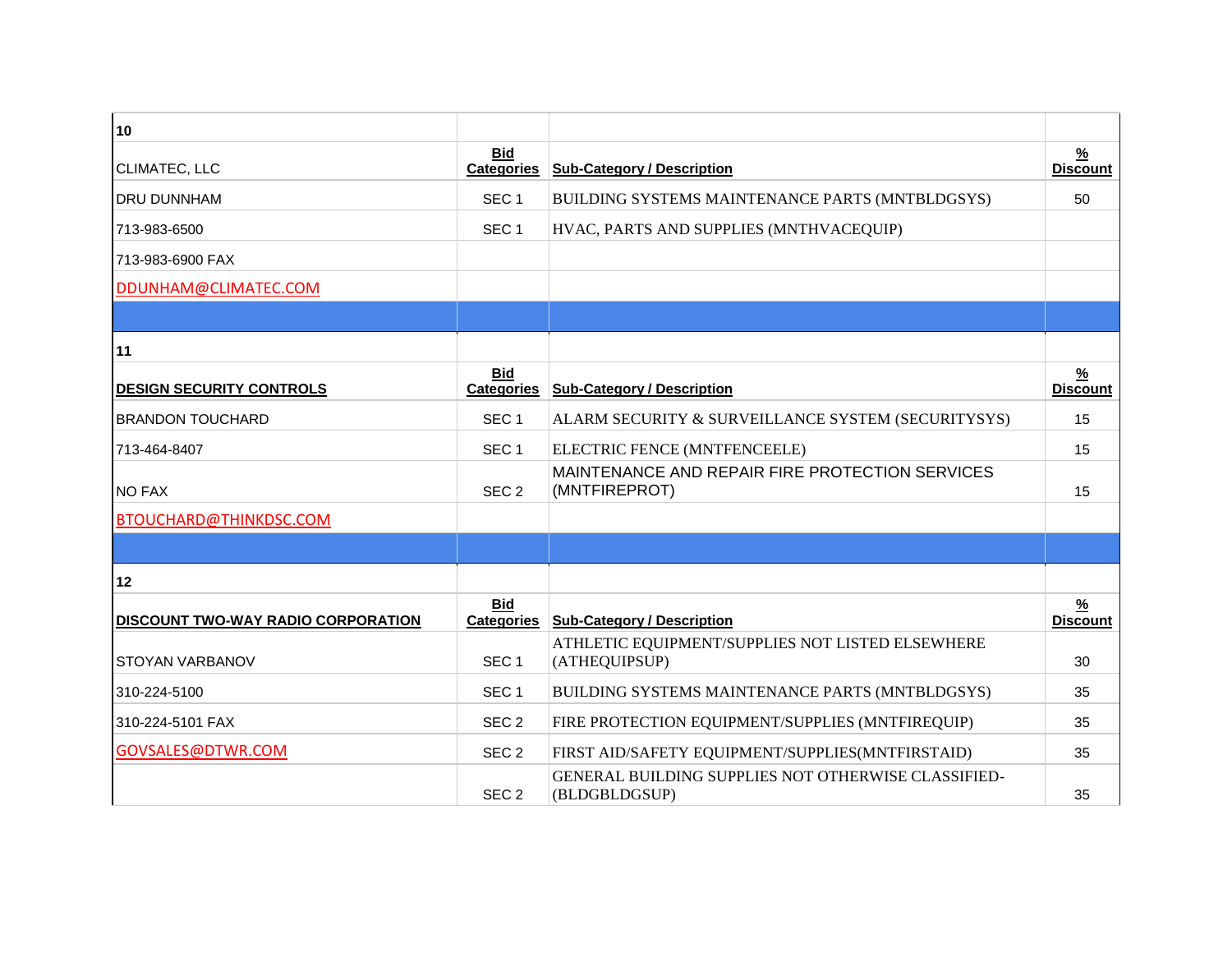|                                            | SEC <sub>2</sub>                | MAINTENANCE MACHINERY EQUIP & SUPPLIES NOT OTHERWISE<br><b>CLASSIFIED (MNTMACHINER)</b> | 35                               |
|--------------------------------------------|---------------------------------|-----------------------------------------------------------------------------------------|----------------------------------|
|                                            | SEC <sub>2</sub>                | PARK AND PLAYGROUND EQUIPMENT (PLAYGROUND)                                              | 30                               |
|                                            |                                 |                                                                                         |                                  |
| 13                                         |                                 |                                                                                         |                                  |
| <b>EARTHWISE ENVIRONMENTAL INC</b>         | <b>Bid</b><br><b>Categories</b> | <b>Sub-Category / Description</b>                                                       | $\frac{9}{6}$<br><b>Discount</b> |
| NICOLE MCANN                               | SEC <sub>1</sub>                | HVAC, FILTERS (MNTHVACFILTERS)                                                          | $\Omega$                         |
| 630-475-3071                               | SEC <sub>1</sub>                | HVAC, PARTS AND SUPPLIES (MNTHVACEQUIP)                                                 | $\mathbf 0$                      |
| 630-475-3074 FAX                           | SEC <sub>1</sub>                | WATER AND WASTEWATER TREATMENT OR SERVICES<br>(MNTWASTWATR)                             | $\Omega$                         |
| NMCCANN@EARTHWISEENVIRONMENTAL.COM         |                                 |                                                                                         |                                  |
|                                            |                                 |                                                                                         |                                  |
| 14                                         |                                 |                                                                                         |                                  |
|                                            | <b>Bid</b>                      |                                                                                         | $\frac{9}{6}$                    |
| <b>GUARDIAN FACILITY SOLUTIONS</b>         | <b>Categories</b>               | <b>Sub-Category / Description</b>                                                       | <b>Discount</b>                  |
| <b>EDDIE MCNEILL</b>                       | SEC <sub>1</sub>                | CAFETERIA/KITCHEN EQUIPMENT & MISCELLANEOUS PARTS<br>(NUTREQUIP)                        | 10                               |
| 832-955-9197                               |                                 |                                                                                         |                                  |
| <b>NO FAX</b>                              |                                 |                                                                                         |                                  |
| SALES@GUARDIANFPS.COM                      |                                 |                                                                                         |                                  |
|                                            |                                 |                                                                                         |                                  |
| 15                                         |                                 |                                                                                         |                                  |
| <b>JACO ROOFING &amp; CONSTRUCTION INC</b> | <b>Bid</b><br><b>Categories</b> | <b>Sub-Category / Description</b>                                                       | $\frac{9}{6}$<br><b>Discount</b> |
| <b>GLEN CHRISTENSEN</b>                    | SEC <sub>2</sub>                | ROOFING AND SIDING SERVICES (MNTROOFSIDE)                                               | 0                                |
| 979-265-6101                               |                                 |                                                                                         |                                  |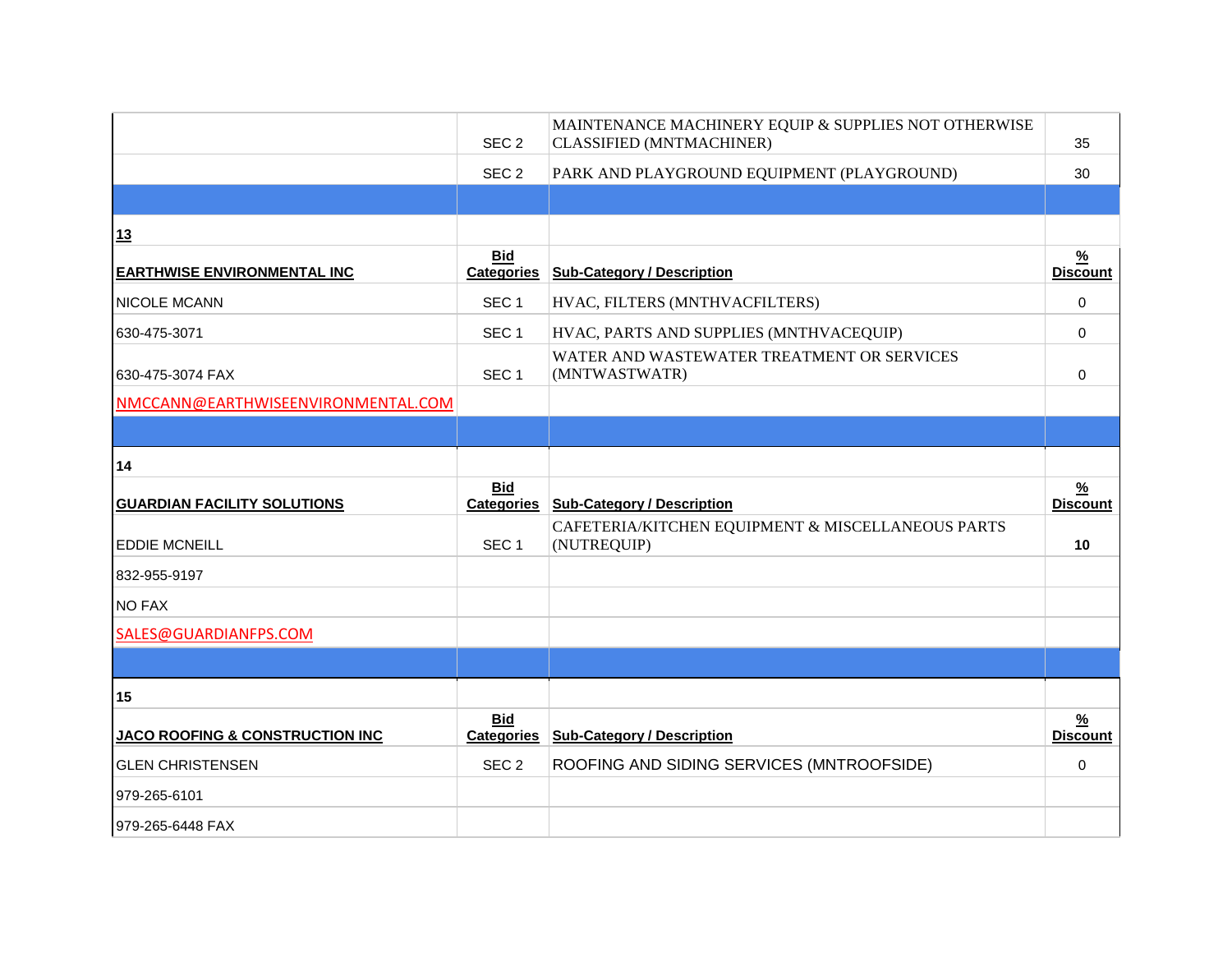| GLEN@JACOROOFING.COM                     |                                 |                                                                     |                                  |
|------------------------------------------|---------------------------------|---------------------------------------------------------------------|----------------------------------|
|                                          |                                 |                                                                     |                                  |
| 16                                       |                                 |                                                                     |                                  |
| <u>JOHNSTONE SUPPLY</u>                  | <b>Bid</b><br><b>Categories</b> | <b>Sub-Category / Description</b>                                   | $\frac{9}{6}$<br><b>Discount</b> |
| <b>AARON SMITH</b>                       | SEC <sub>1</sub>                | CHILLERS, HEAT EXCHANGERS &RECEIVERS (MNTCHILLERS)                  | 0.35                             |
| 713-868-8967                             | SEC <sub>1</sub>                | HVAC, FILTERS (MNTHVACFILTERS)                                      | 0.55                             |
| 713-868-3045                             | SEC <sub>1</sub>                | HVAC, PARTS AND SUPPLIES (MNTHVACEQUIP)                             | 0.55                             |
| AARON.SMITH@JOHNSTONESUPPLY39.COM        | SEC <sub>1</sub>                | ICE MACHINES (ICE_MACH_PURCH)                                       | 0.55                             |
|                                          | SEC <sub>1</sub>                | MAINTENANCE - ELECTRICAL SUPPLIES/PARTS (MNTELEEQUIP)               | 0.55                             |
|                                          | SEC <sub>1</sub>                | WELDING SUPPLIES (MNTWELDSUPP)                                      | 0.55                             |
|                                          |                                 |                                                                     |                                  |
| 17                                       |                                 |                                                                     |                                  |
| <b>MARK'S PLUMBING PARTS</b>             | <b>Bid</b><br><b>Categories</b> | <b>Sub-Category / Description</b>                                   | $\frac{9}{6}$<br><b>Discount</b> |
| <b>RIC DIRTING</b>                       | SEC <sub>1</sub>                | GENERAL BUILDING SUPPLIES NOTOTHERWISE CLASSIFIED-<br>(BLDGBLDGSUP) | $\mathbf 0$                      |
| 800-772-2347                             |                                 |                                                                     |                                  |
| 800-991-6275 FAX                         |                                 |                                                                     |                                  |
| R.DIRTING@MARKSPP.COM                    |                                 |                                                                     |                                  |
|                                          |                                 |                                                                     |                                  |
|                                          |                                 |                                                                     |                                  |
| 18                                       |                                 |                                                                     |                                  |
| <b>MB DUSTESS AIR FILTER COMPANY LLC</b> | <b>Bid</b><br><b>Categories</b> | <b>Sub-Category / Description</b>                                   | $\frac{9}{6}$<br><b>Discount</b> |
| <b>NANCY BARNETT</b>                     | SEC <sub>1</sub>                | HVAC, FILTERS (MNTHVACFILTERS)                                      | $\mathbf 0$                      |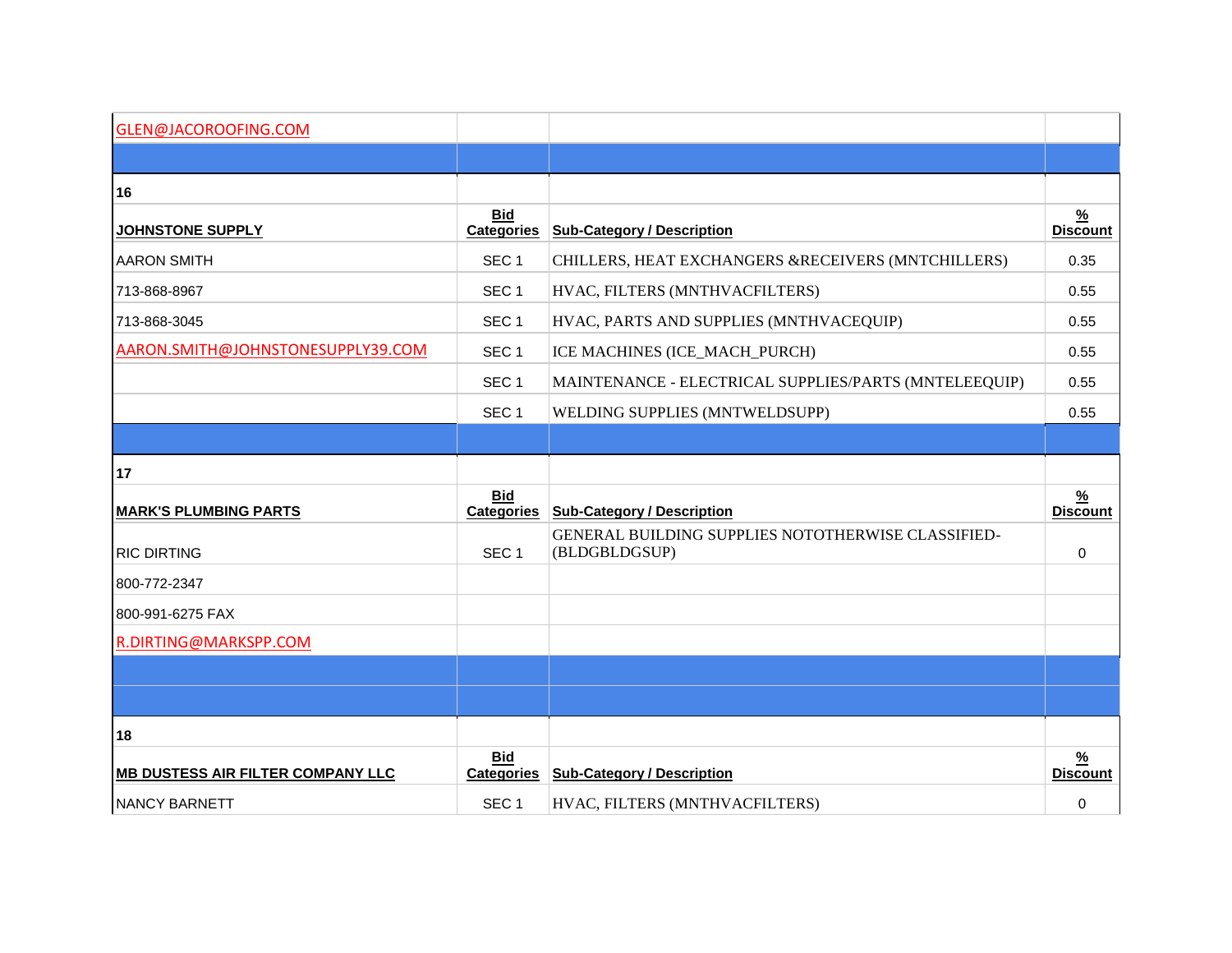| 713-666-5600                            |                                 |                                                                                  |                                  |
|-----------------------------------------|---------------------------------|----------------------------------------------------------------------------------|----------------------------------|
| 713-666-1367 FAX                        |                                 |                                                                                  |                                  |
| NANCY@DUSTLESSAIR.COM                   |                                 |                                                                                  |                                  |
|                                         |                                 |                                                                                  |                                  |
| 19                                      |                                 |                                                                                  |                                  |
| <b>MCKENNA CONTRACTING</b>              | <b>Bid</b><br><b>Categories</b> | <b>Sub-Category / Description</b>                                                | $\frac{9}{6}$<br><b>Discount</b> |
| <b>BETSY VERNIER</b>                    | SEC <sub>1</sub>                | PARK AND PLAYGROUND EQUIPMENT (PLAYGROUND)                                       | 20                               |
| 832-326-1581                            |                                 |                                                                                  |                                  |
| <b>NO FAX</b>                           |                                 |                                                                                  |                                  |
| BETSY@MCKENNACONTRACTING.NET            |                                 |                                                                                  |                                  |
|                                         |                                 |                                                                                  |                                  |
| 20                                      |                                 |                                                                                  |                                  |
| <b>MMLJ INC</b>                         | Bid<br><b>Categories</b>        | <b>Sub-Category / Description</b>                                                | $\frac{9}{6}$<br><b>Discount</b> |
| RHONDA DOHR                             | SEC <sub>1</sub>                | MAINTENANCE MACHINERY EQUIP & SUPPLIES NOT OTHERWISE<br>CLASSIFIED (MNTMACHINER) | 0                                |
| 713-869-2227                            |                                 |                                                                                  |                                  |
| 713-868-8041                            |                                 |                                                                                  |                                  |
| RHONDA@MMLJ.COM                         |                                 |                                                                                  |                                  |
|                                         |                                 |                                                                                  |                                  |
| 21                                      |                                 |                                                                                  |                                  |
| <b>MUNICIPAL DISTRICT SERVICES, LLC</b> | <b>Bid</b><br><b>Categories</b> | <b>Sub-Category / Description</b>                                                | $\frac{9}{6}$<br><b>Discount</b> |
| <b>BRYAN K CHAPLINE</b>                 | SEC <sub>2</sub>                | UTILITY ; MANAGEMENT (UTILITYMGMT)                                               | 0                                |
| 281-290-6500                            | SEC <sub>2</sub>                | WATER AND WASTEWATER TREATMENT OR SERVICES<br>(MNTWASTWATR)                      | 0                                |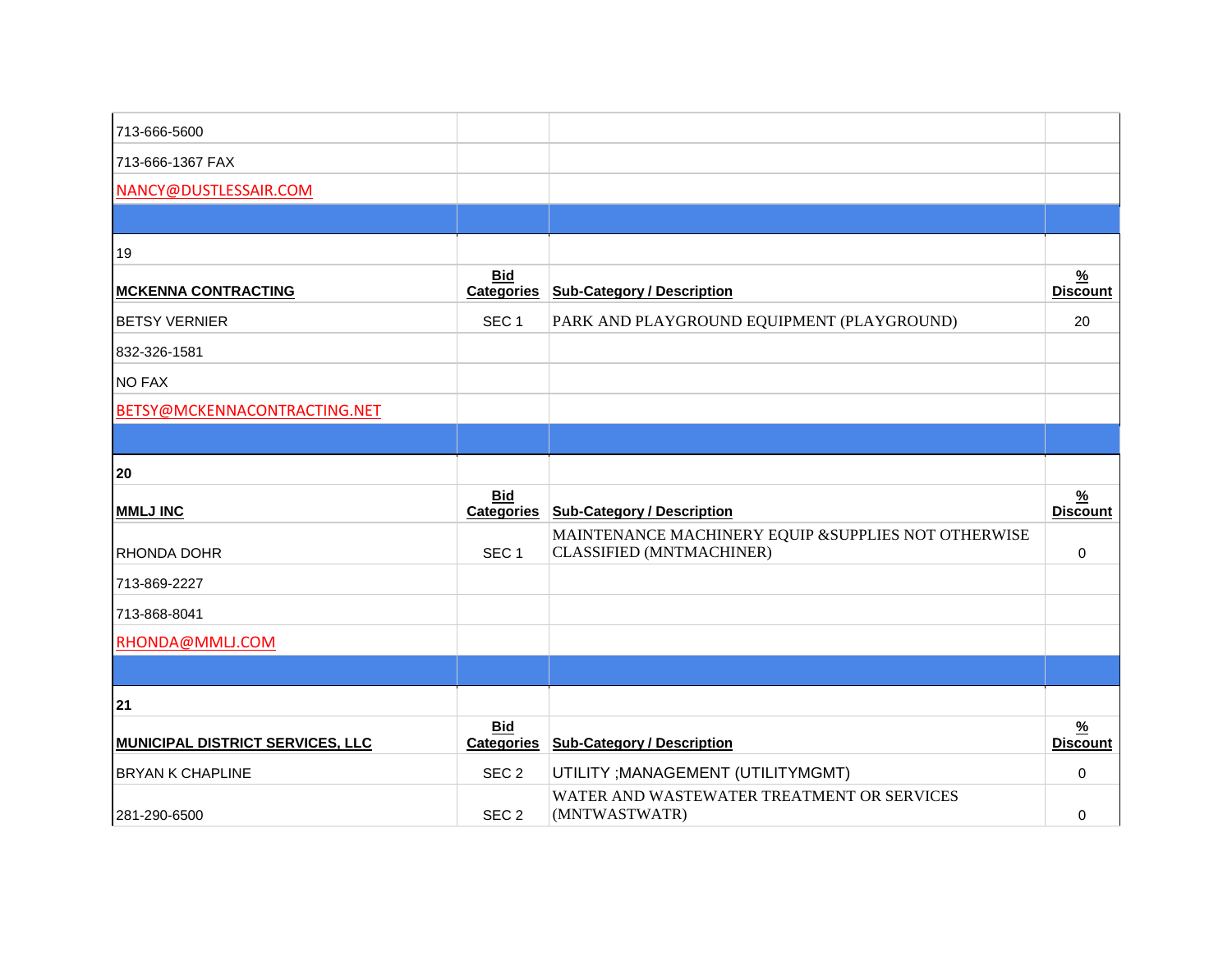| 281-290-3643 FAX                     |                  |                                                                                 |                                  |
|--------------------------------------|------------------|---------------------------------------------------------------------------------|----------------------------------|
| BCHAPLINE@MDSWATER.COM               |                  |                                                                                 |                                  |
|                                      |                  |                                                                                 |                                  |
| 22                                   |                  |                                                                                 |                                  |
| PIONEER MANUFACTURING COMPANY        | <b>Bid</b>       | Categories Sub-Category / Description                                           | <u>%</u><br><b>Discount</b>      |
| <b>DANIEL FORD</b>                   | SEC <sub>1</sub> | ATHLETIC EQUIPMENT/SUPPLIES NOT LISTED ELSEWHERE<br>(ATHEQUIPSUP)               | $\Omega$                         |
| 800-877-1500                         | SEC <sub>1</sub> | ATHLETIC PADDING/WINDSCREENS (MNTWNDSCREEN)                                     | $\Omega$                         |
| 800-877-1511 FAX                     | SEC <sub>1</sub> | BLEACHERS PARTS, SUPPLIES, INSTALLATIONS (MNTBLEACHER)                          | $\mathbf{0}$                     |
| DFORD@PIONEERATHLETICS.COM           | SEC <sub>1</sub> | DIRT /TOP SOIL /FILL DIRT (MNTDIRTSOIL)                                         | $\Omega$                         |
|                                      | SEC <sub>1</sub> | FENCING EQUIPMENT AND SUPPLIES (MNTFENEQUPS)                                    | $\Omega$                         |
|                                      | SEC <sub>1</sub> | GENERAL BUILDING SUPPLIES NOT OTHERWISE CLASSIFIED-<br>(BLDGBLDGSUP)            | $\Omega$                         |
|                                      | SEC <sub>1</sub> | LAWN CHEMICALS /FERTILIZERS/INSECTICIDES/PESTICIDES<br>(GRNFERTCHEM)            | $\Omega$                         |
|                                      | SEC <sub>1</sub> | LAWN EQUIPMENT/PARTS/SUPPLIES (GRNEQUIPART)                                     | $\Omega$                         |
|                                      | SEC <sub>1</sub> | MAINTENANCE MACHINERY EQUIP & SUPPLIES NOT OTHERWISE<br>CLASSIFIED(MNTMACHINER) | $\Omega$                         |
|                                      | SEC <sub>1</sub> | MULCH /SOIL CONDITIONERS /COMPOST(MNTDIRTSOIL)                                  | $\Omega$                         |
|                                      | SEC <sub>2</sub> | PARK AND PLAYGROUND EQUIPMENT (PLAYGROUND)                                      | $\Omega$                         |
|                                      | SEC <sub>2</sub> | PAVING/RESURFACING, ALLEY AND PARKING LOT<br>(MNTPRKNGLOT)                      | $\Omega$                         |
|                                      | SEC <sub>2</sub> | SIGNAGE & GRAPHICS INTERIOR/EXTERIOR (BLDGSIGNAG)                               | $\Omega$                         |
|                                      |                  |                                                                                 |                                  |
| 23                                   |                  |                                                                                 |                                  |
| <b>PROFESSIONAL TURF PRODUCTS LP</b> | <b>Bid</b>       | Categories   Sub-Category / Description                                         | $\frac{9}{6}$<br><b>Discount</b> |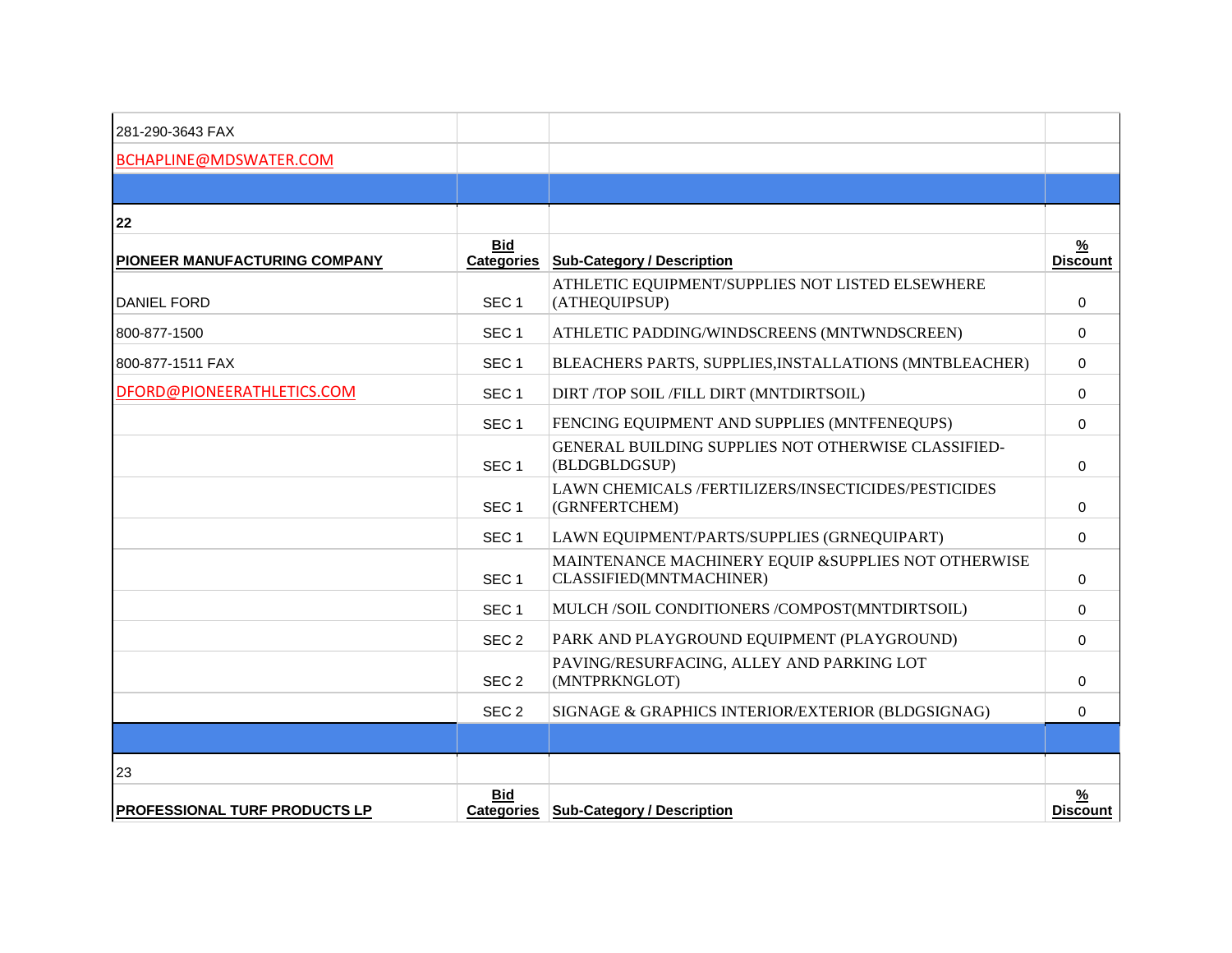| <b>DAVID LAU</b>               | SEC <sub>1</sub>                | LAWN EQUIPMENT/PARTS/SUPPLIES (GRNEQUIPART)                                      | 21                               |
|--------------------------------|---------------------------------|----------------------------------------------------------------------------------|----------------------------------|
| 817-785-1900                   |                                 |                                                                                  |                                  |
| <b>NO FAX</b>                  |                                 |                                                                                  |                                  |
| SALES@PROTURF.COM              |                                 |                                                                                  |                                  |
|                                |                                 |                                                                                  |                                  |
| 24                             |                                 |                                                                                  |                                  |
| <b>RAM PRODUCTS LTD</b>        | <b>Bid</b><br><b>Categories</b> | <b>Sub-Category / Description</b>                                                | $\frac{9}{6}$<br><b>Discount</b> |
| <b>JULIE MCWILLIAMS</b>        | SEC <sub>1</sub>                | BUILDING SYSTEMS MAINT. PARTS (MNTBLDGSYS)                                       | $30 - 45$                        |
| 800-486-6674                   | SEC <sub>1</sub>                | GENERAL BUILDING SUPPLIES NOT OTHERWIISE CLASSIFIED<br>(BLDGBLDGSUP)             | $30 - 45$                        |
| 817-616-5130                   | SEC <sub>1</sub>                | HARDWARE/RELATED ITEMS, CASTERS, HINGES, GLIDES<br>(MNTHARDWARE)                 | $30 - 45$                        |
| JMCWILLIAMS@RAMPRODUCTS.COM    | SEC <sub>1</sub>                | INDUSTRIAL COMMERCIAL AND PROFESSIONAL EQUIPMENT/SUPPLIES<br>(MNTINDUSTEQIP)     | $30 - 45$                        |
|                                | SEC <sub>1</sub>                | MAINTENANCE ELECTRICAL SUPPLIESPARTS (MNTELEEQUIP)                               | $30 - 45$                        |
|                                | SEC <sub>1</sub>                | MAINTENANCE SMALL POWERED AND NON POWERED (MNTTOOLS)                             | $30 - 45$                        |
|                                | SEC <sub>1</sub>                | REFRIGERATION EQUIPMENT & ACCESSORIES TUBING, FITINGS<br>(MNTREFRIDG)            | $30 - 45$                        |
|                                | SEC <sub>1</sub>                | WELDING SUPPLIES (MNTWELDSUPP)                                                   | $30 - 45$                        |
|                                |                                 |                                                                                  |                                  |
| 25                             |                                 |                                                                                  |                                  |
| SHERWIN-WILLIAMS PAINT COMPANY | <b>Bid</b><br><b>Categories</b> | <b>Sub-Category / Description</b>                                                | $\frac{9}{6}$<br><b>Discount</b> |
| <b>DEAN BEST</b>               | SEC <sub>1</sub>                | MAINTENANCE MACHINERY EQUIP & SUPPLIES NOT OTHERWISE<br>CLASSIFIED (MNTMACHINER) | 0                                |
| 281-331-6169                   |                                 |                                                                                  |                                  |
| 281-585-4562 FAX               |                                 |                                                                                  |                                  |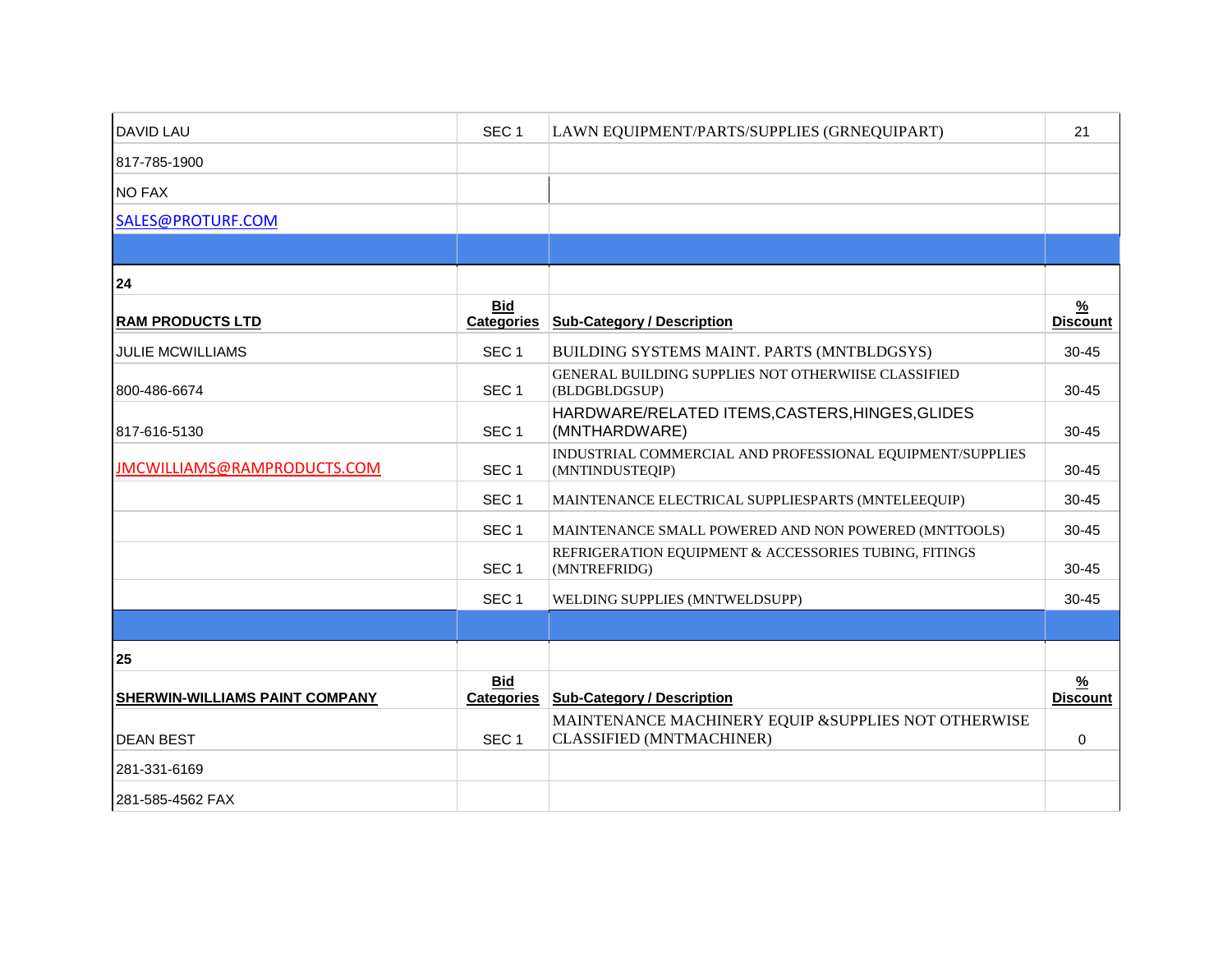| SW7322@SHERWIN.COM                     |                                 |                                                                      |                                  |
|----------------------------------------|---------------------------------|----------------------------------------------------------------------|----------------------------------|
|                                        |                                 |                                                                      |                                  |
| 26                                     |                                 |                                                                      |                                  |
| <b>SIMPLOT TURF &amp; HORTICULTURE</b> | <b>Bid</b><br><b>Categories</b> | <b>Sub-Category / Description</b>                                    | $\frac{9}{6}$<br><b>Discount</b> |
| <b>SCOTT A DOTON</b>                   | SEC <sub>1</sub>                | IRRIGATION SUPPLIES AND REPAIR (MNTIRRIGATION)                       | 20                               |
| 346-242-5337                           | SEC <sub>1</sub>                | LAWN CHEMICALS /FERTILIZERS/INSECTICIDES/PESTICIDES<br>(GRNFERTCHEM) | 20                               |
| <b>NO FAX</b>                          | SEC <sub>1</sub>                | MULCH /SOIL CONDITIONERS /COMPOST (MNTDIRTSOIL)                      | 20                               |
| SCOTT.DOTSON@SIMPLOT.COM               |                                 |                                                                      |                                  |
|                                        |                                 |                                                                      |                                  |
| 27                                     |                                 |                                                                      |                                  |
| <b>SPECTRUM CORPORATION</b>            | <b>Bid</b><br><b>Categories</b> | <b>Sub-Category / Description</b>                                    | $\frac{9}{6}$<br><b>Discount</b> |
| <b>LISA KENNEDY</b>                    | SEC <sub>1</sub>                | ATHLETIC EQUIPMENT/SUPPLIES NOT LISTED<br>ELSEWHERE(ATHEQUIPSUP)     | 4                                |
| 713-944-6200                           | SEC <sub>1</sub>                | SIGNAGE & GRAPHICS INTERIOR/EXTERIOR (BLDGSIGNAG)                    | 4                                |
| 713-944-1290 FAX                       |                                 |                                                                      |                                  |
| LISA@SPECORP.COM                       |                                 |                                                                      |                                  |
|                                        |                                 |                                                                      |                                  |
| 28                                     |                                 |                                                                      |                                  |
| <b>SSC SERVICES FOR EDUCATION</b>      | Bid<br><b>Categories</b>        | <b>Sub-Category / Description</b>                                    | $\frac{9}{6}$<br><b>Discount</b> |
| <b>TIMOTHY D HAWKINS</b>               | SEC <sub>1</sub>                | ALARM SECURITY & SURVEILLANCE SYSTEM (SECURITYSYS)                   | 0                                |
| 865-673-4336                           |                                 |                                                                      |                                  |
| 865-523-5560 FAX                       |                                 |                                                                      |                                  |
| TIM.HAWKINS@SSCSERV.COM                |                                 |                                                                      |                                  |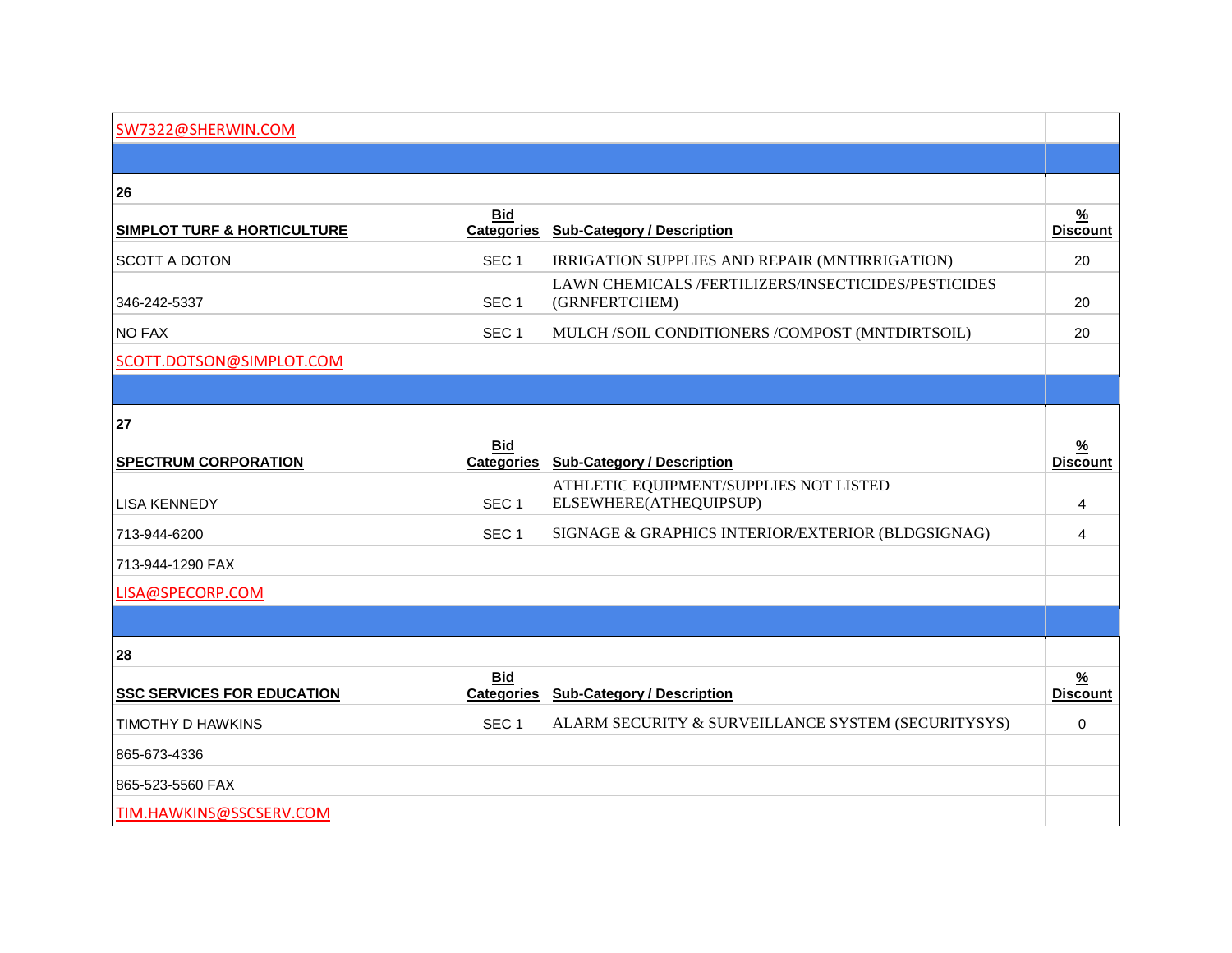| 29                       |                                 |                                                                      |                                  |
|--------------------------|---------------------------------|----------------------------------------------------------------------|----------------------------------|
| <b>STEEL SUPPLY LP</b>   | <b>Bid</b><br><b>Categories</b> | <b>Sub-Category / Description</b>                                    | $\frac{9}{6}$<br><b>Discount</b> |
| <b>ADAM ALAZNIZ</b>      | SEC <sub>1</sub>                | ALL OTHER EQUIPMENT PARTS NOT OTHERWISE CLASSIFIED<br>(MNTMISCSUPP)  | $\mathbf 0$                      |
| 713-991-7600             | SEC <sub>1</sub>                | BUILDING SYSTEMS MAINTENANCE PARTS (MNTBLDGSYS)                      | $\mathbf 0$                      |
| 713-991-0022 FAX         | SEC <sub>1</sub>                | DOORS BUILDING/ EXTERIOR/INTERIOR, PARTS SUPPLIES<br>(BLDGDOORS)     | $\Omega$                         |
| ADAM@STEELSUPPLYINC.COM  | SEC <sub>1</sub>                | FENCING EQUIPMENT AND SUPPLIES (MNTFENEQUPS)                         | $\bf{0}$                         |
|                          | SEC <sub>1</sub>                | GENERAL BUILDING SUPPLIES NOT OTHERWISE CLASSIFIED-<br>(BLDGBLDGSUP) | $\bf{0}$                         |
|                          | SEC <sub>1</sub>                | GENERATORS, PORTABLE AND STATIONARY, INCLUDING PARTS<br>(MNTGENEREP) | 0                                |
|                          |                                 |                                                                      |                                  |
| 30                       |                                 |                                                                      |                                  |
| <b>STR AUTO ELECTRIC</b> | <b>Bid</b><br><b>Categories</b> | <b>Sub-Category / Description</b>                                    | $\frac{9}{6}$<br><b>Discount</b> |
| <b>SHAWN MURPHY</b>      | SEC <sub>1</sub>                | GOLF CARTS, ALL TERRAIN VEHICLES (MNTATVCART)                        | 40                               |
| 281-331-7522             | SEC <sub>1</sub>                | LAWN EQUIPMENT/PARTS/SUPPLIES (GRNEQUIPART)                          | 40                               |
| <b>NO FAX</b>            |                                 |                                                                      |                                  |
| STRAUTO@YAHOO.COM        |                                 |                                                                      |                                  |
|                          |                                 |                                                                      |                                  |
| 31                       |                                 |                                                                      |                                  |
| <b>TDEC INC</b>          | <b>Bid</b><br><b>Categories</b> | <b>Sub-Category / Description</b>                                    | $\frac{9}{6}$<br><b>Discount</b> |
|                          |                                 |                                                                      |                                  |
| <b>JODY DROEGE</b>       | SEC <sub>1</sub>                | GENERATORS, PORTABLE AND STATIONARY, INCLUDING PARTS<br>(MNTGENEREP) | 0                                |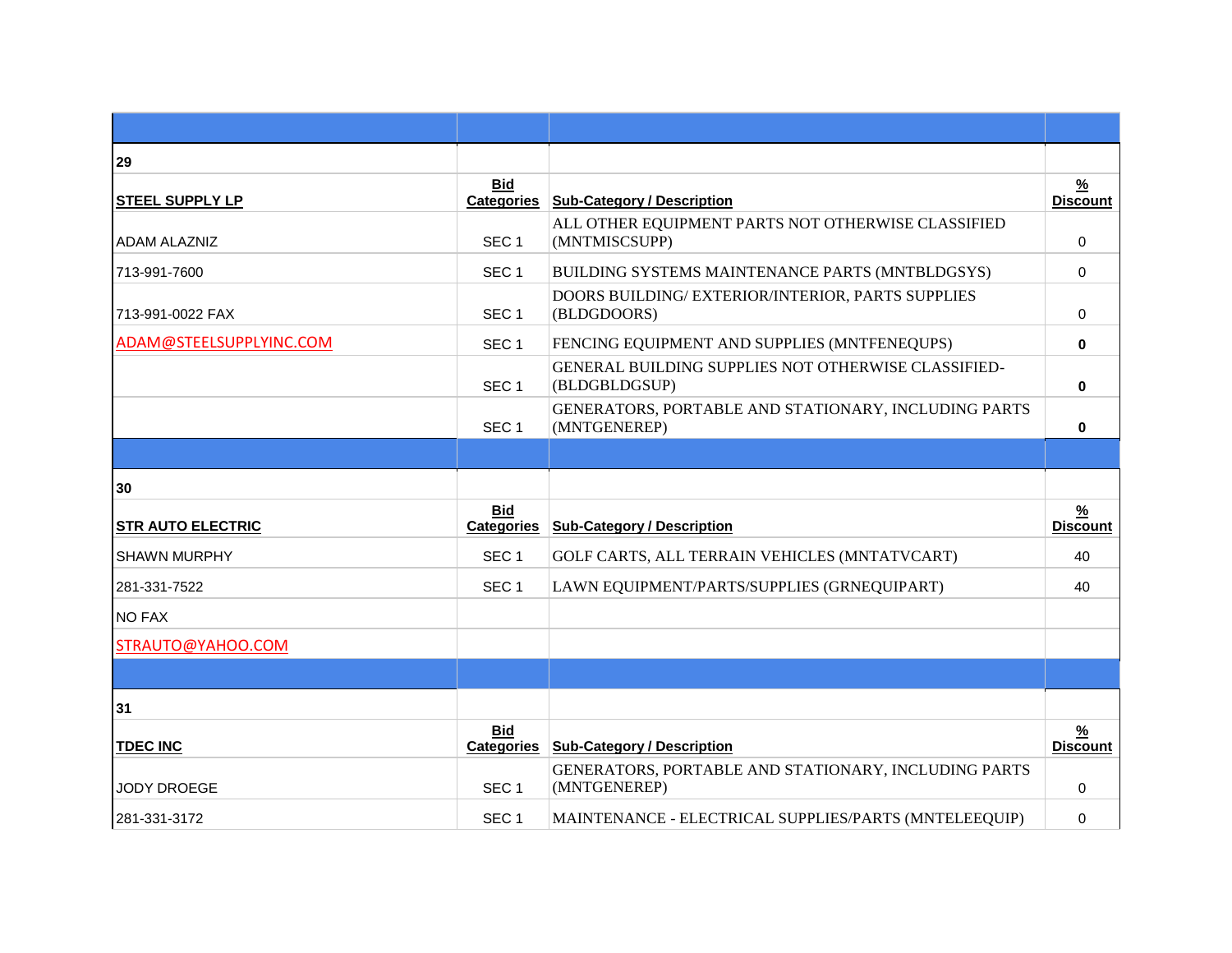| 281-585-5490 FAX                      |                                 |                                                                      |                                  |
|---------------------------------------|---------------------------------|----------------------------------------------------------------------|----------------------------------|
| JODY@TDECINC.COM                      |                                 |                                                                      |                                  |
|                                       |                                 |                                                                      |                                  |
| 32                                    |                                 |                                                                      |                                  |
| <b>TEXAS IRRIGATIN SUPPLY</b>         | <b>Bid</b><br><b>Categories</b> | <b>Sub-Category / Description</b>                                    | <u>%</u><br><b>Discount</b>      |
| <b>RICK LAKE</b>                      | SEC <sub>1</sub>                | IRRIGATION SUPPLIES AND REPAIR (MNTIRRIGATION)                       | 53-57                            |
| 281-725-6566                          |                                 |                                                                      |                                  |
| 866-225-8894 FAX                      |                                 |                                                                      |                                  |
| RICK.LAKE@TXISUPPLY.COM               |                                 |                                                                      |                                  |
|                                       |                                 |                                                                      |                                  |
| 33                                    |                                 |                                                                      |                                  |
| <b>TK ELEVATOR</b>                    | <b>Bid</b><br><b>Categories</b> | <b>Sub-Category / Description</b>                                    | $\frac{9}{6}$<br><b>Discount</b> |
| <b>PERLA TORRES</b>                   | SEC <sub>2</sub>                | ELEVATOR MAINTENANCE SERVICES(MNTELEVMNT)                            |                                  |
| 281-924-4042                          |                                 |                                                                      |                                  |
| <b>NO FAX</b>                         |                                 |                                                                      |                                  |
| PERLA.TORRES@TKELEVATOR.COM           |                                 |                                                                      |                                  |
|                                       |                                 |                                                                      |                                  |
| 34                                    |                                 |                                                                      |                                  |
| <b>TUBING &amp; METRIC HYDRAULICS</b> | <b>Bid</b><br><b>Categories</b> | <b>Sub-Category / Description</b>                                    | <u>%</u><br><b>Discount</b>      |
| <b>CHARLES PATE</b>                   | SEC <sub>1</sub>                | ALL OTHER EQUIPMENT PARTS NOT OTHERWISE CLASSIFIED<br>(MNTMISCSUPP)  | 10                               |
| 281-331-1600                          | SEC <sub>1</sub>                | BUILDING SYSTEMS MAINTENANCE PARTS (MNTBLDGSYS)                      | 10                               |
| 281-331-1732 FAX                      | SEC <sub>1</sub>                | GENERATORS, PORTABLE AND STATIONARY, INCLUDING PARTS<br>(MNTGENEREP) | 10                               |